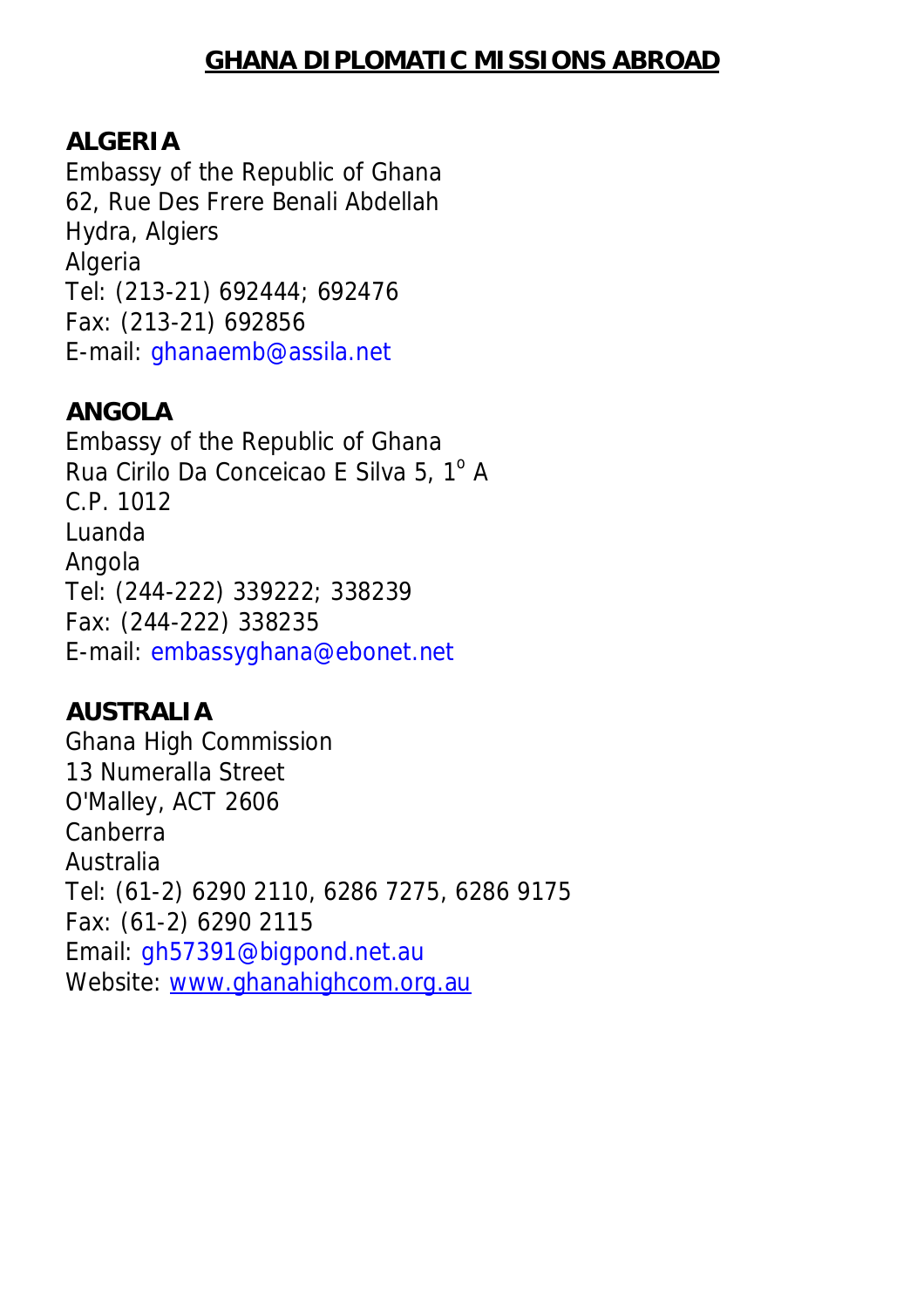## **BELGIUM**

Embassy of the Republic of Ghana 7 Bld Général Wahis B - 1030 Brussels Belgium Tel: (32-2) 705 8220 Fax: (32-2) 705 6653 E-mail: ghanaemb@chello.be Website: www.ghanaembassy.be

#### **BENIN**

Embassy of the Republic of Ghana B.P. 488 Cotonou Guinea Tel: (229-21) 300746; 046140 Fax: (229-21) 300345; 309250 E-mail: ghaemb02@leland.bj

#### **BRAZIL**

Embassy of the Republic of Ghana Shis QL 10, Conj. 08, Casa 02 CEP 71630-085 P.O. Box 07-0456 Brasilia-DF Brazil Tel: (155-61) 3248-6047; 3248 6049 Fax: (55-61) 3248-7913 E-mail: ghaembra@zaz.com.br Website: www.ghanaembrasilia.org.br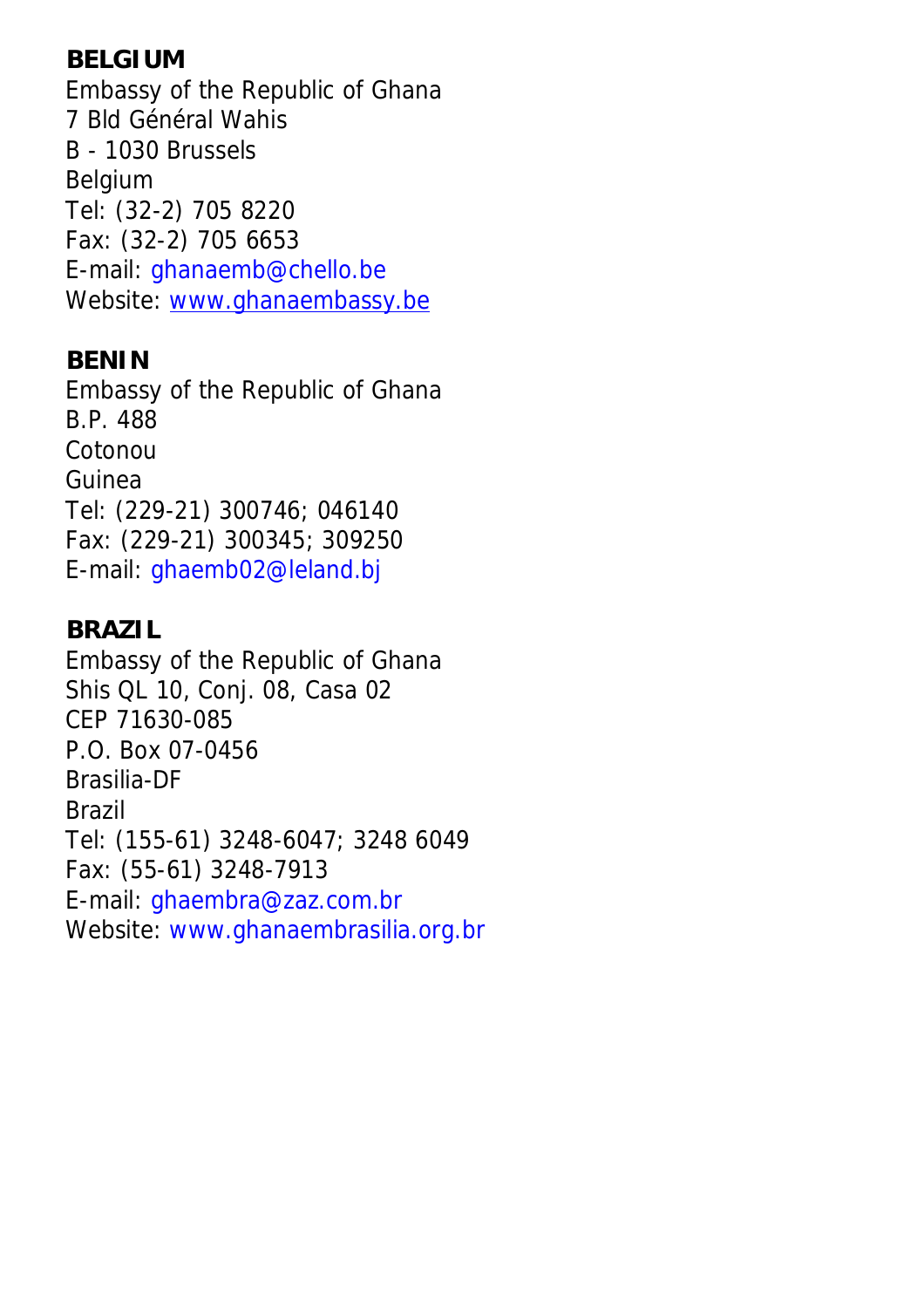## **BURKINA FASO**

Embassy of the Republic of Ghana 01 - B.P. 212 Ouagadougou - 01 Burkina Faso Tel: (226-50) 307635; 301701 Fax: (226-50) 306960 E-mail: parent@lipt.infor.bf embagna@fasonet.bf

### **CANADA**

Ghana High Commission 153 Gilmour Street Ottawa, Ontario K2P ON8 Canada Tel: (1-613) 236 0871 Fax: (1-613) 236 0874 E-mail: ghanacom@ghc-ca.com Website: www.ghc-ca.com

# **CHINA**

Embassy of the Republic of Ghana No. 8, San Li Tun Road Beijing 100600 The People's Republic of China Tel: (86-10) 65321319; 65321544; 65322012 Fax: (86-10) 65323602 E-mail: ghaemb@public.bta.net.cu Website: www.ghanaembassy-china.org.cn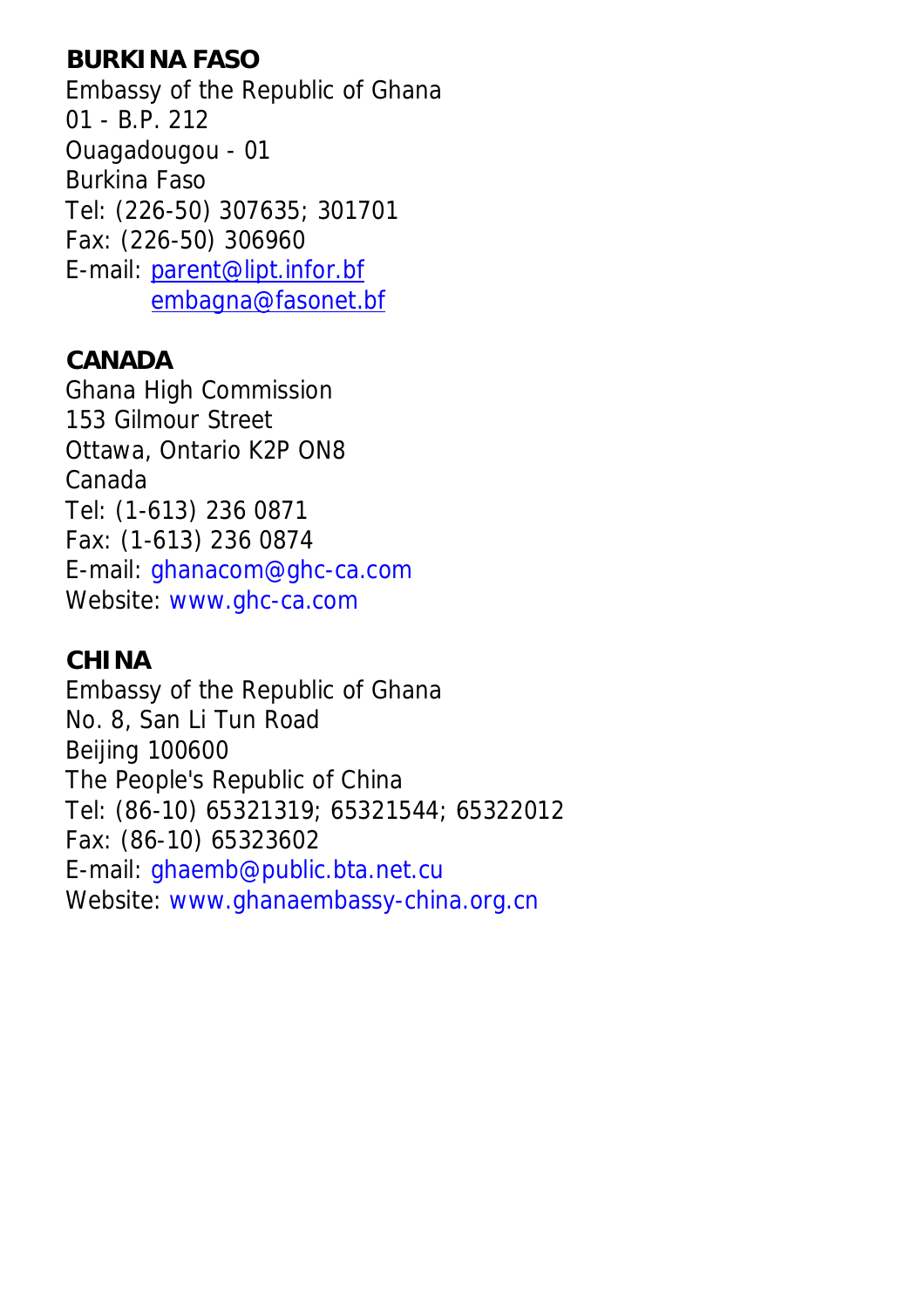# **CONGO**

Embassy of the Republic of Ghana 206, Av. Pierre - Mulele (ex 24 Novembre) P.O. Box 7955 KIN I Kinshasa Democratic Republic of Congo Tel: (243-81) 7008795 Fax: (243-81) 3464048 E-mail: ghanaemkin@yahoo.com Website: www.ghanaembassy.cu

## **COTE D'IVOIRE**

Embassy of the Republic of Ghana 01 B.P. 1871 Abidjan Cote D' Ivoire Tel: (225-22) 410288; 410290 Fax: (225-22) 410399 E-mail: ghanaemb.abj@avisa.ci

# **CUBA**

Embassy of the Republic of Ghana 5TA Ave. No 1808, Esquina A La Calle 20 Miramar Havana Cuba Tel: (537) 2042153; 2042613 Fax: (537) 2042317 E-mail: chancery@ghanaembassy.cu Website: www.ghanaembassy.cu

# **CZECH (SLOVAK1A)**

Embassy of the Republic of Ghana V Tisine 4, Prague 6 Czech Republic Tel: (420-233) 377 236 Fax: (420-233) 375 647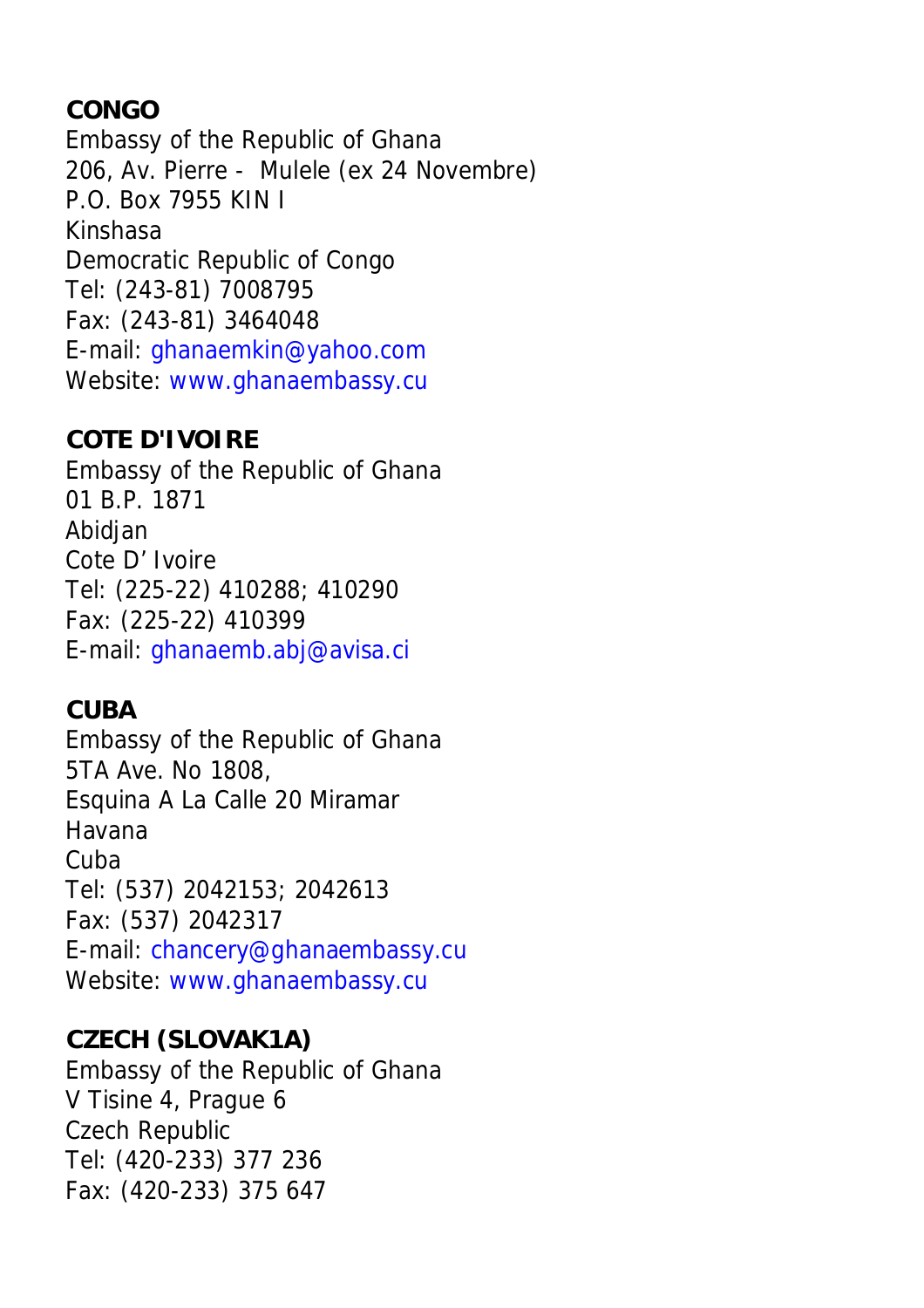E-mail: ghanapraggue@yahoo.com ghanaemb@gmail.com

#### **DENMARK**

Embassy of the Republic of Ghana Egebjerg Alle 13 DK-2900 Hellerup Copenhagen Denmark Tel: (45-39) 62 8222 Fax: (45-39) 62 1652 E-mail: ghana@mail.dk

### **EGYPT**

Embassy of the Republic of Ghana 1, 26<sup>th</sup> July Street Lebanon Square Mohandessin, Cairo Egypt Tel: (202) 3303 2290; 3344 4455; 3303 2293 Fax: (202) 3303 2292 E-mail: ghmfa23@tedata.net.eg

## **ETHIOPIA**

Embassy of the Republic of Ghana P.O. Box 3173 Addis Ababa Ethiopia Tel: (251-11) 371 1402; & 653 4434 Fax: (251-11) 371 2349 E-mail: ghmfa24@ethionet.et

### **EQUATORIAL GUINEA**

Embassy of the Republic of Ghana B.P. 289 Caracolas Malabo Equatorial Guinea Tel: (240) 098 909 Fax: (240) 098 882; 098 883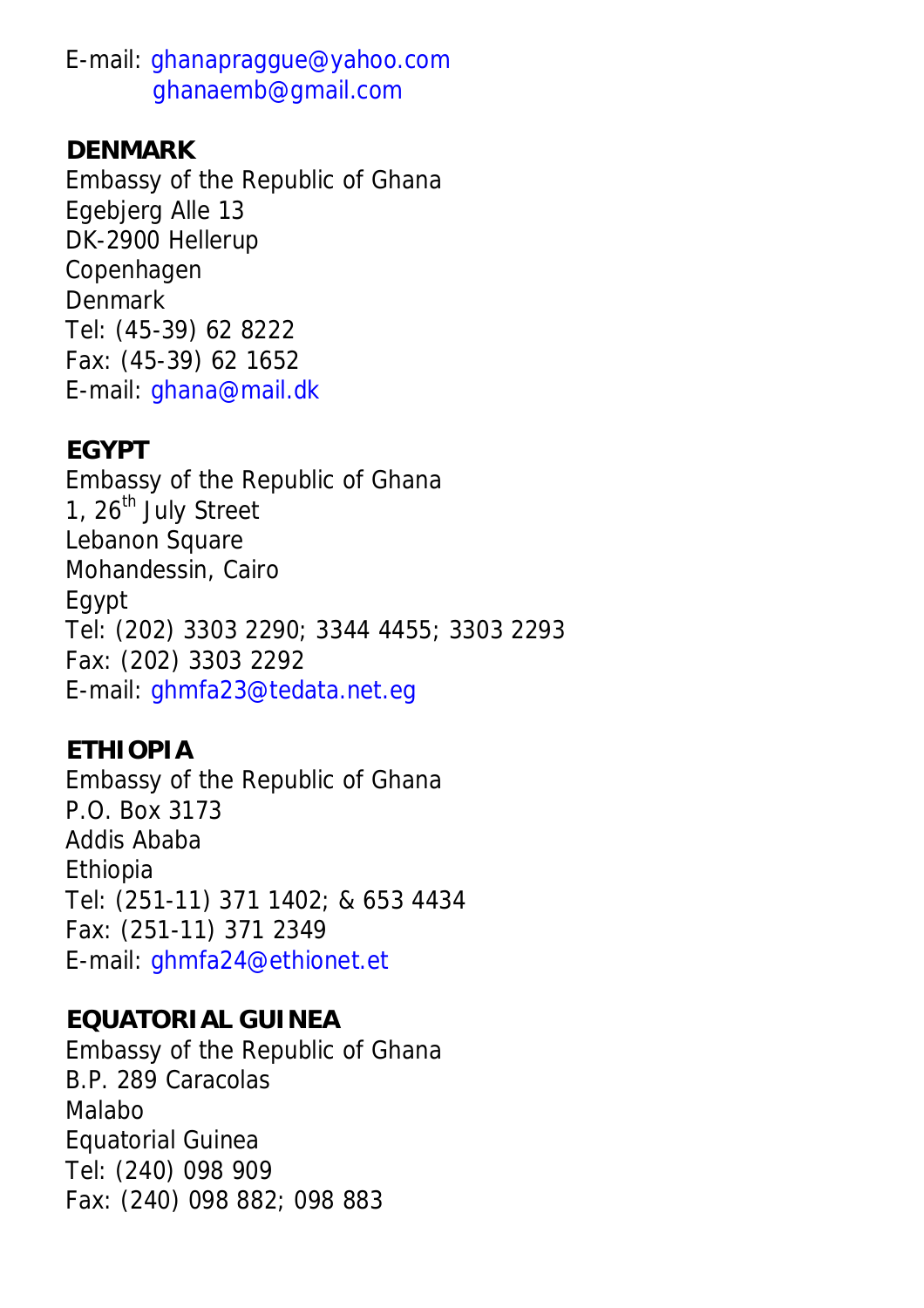E-mail: ghemb.gq@live.com Website: www.ghanaembassy.it

### **FRANCE**

Embassy of the Republic of Ghana 8 Villa Said 75116 Paris France Tel: (33-1) 4500 0950 Fax: (33-1) 4500 8195

#### **GENEVA**

Ghana Permanent Mission 56, Rue De Moillebeau 1209 Geneva Tel: (41-22) 919 0450; 919 0451; 919 0452 Fax: (41-22) 734 9161 E-mail: chancery@ghanamission.ch Website: www.ghanamission.ch

### **GERMANY (Berlin)**

Embassy of the Republic of Ghana Stavangerstrasse 17 & 19 10439 Berlin Germany Tel: (49-30) 547 1490 Fax: (49-30) 446 74063 E-mail: chancery@ghanaemberlin.de

#### **GUINEA**

Embassy of the Republic of Ghana B.P. 732, Conakry Guinea Tel: (224) 63-409560 Fax: (224) 30-463136 E-mail: ghanaem13@yahoo.co.uk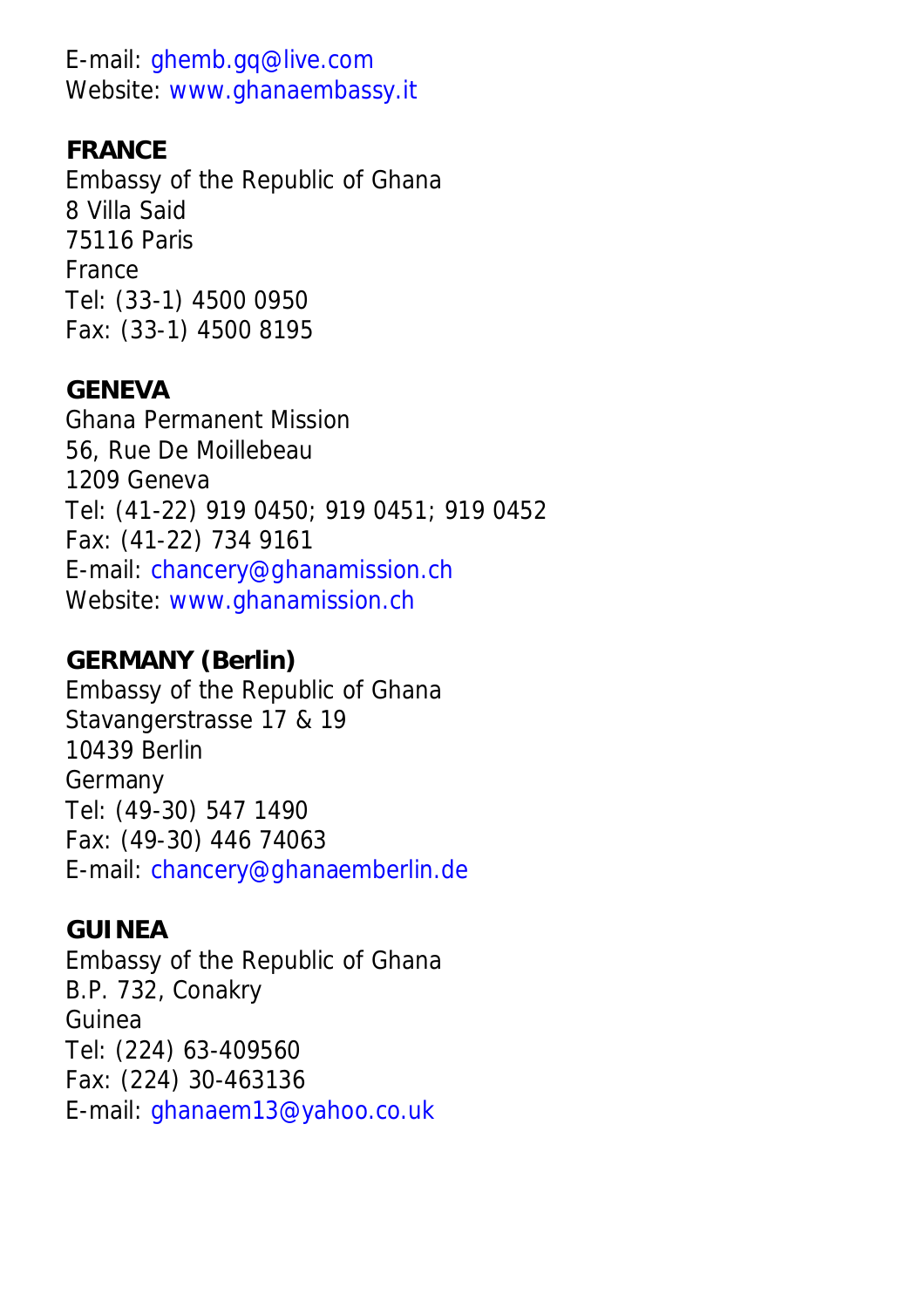### **INDIA**

Ghana High Commission 50-N Satya Marg Chanakyapuri New Delhi 110021 India Tel: (91) 2688 3298; 2688 3315 Fax: (91) 2688 3202 E-mail: ghstarin@vsnl.net Website: www.ghanaindia.com

### **IRAN**

Embassy of the Republic of Ghana House No. 5, Amirie Souri Street Zafernieh, Tehran Iran Tel: (98-21) 224 21 447; 2217 5363 Fax: (98-21) 224 21 448; 2621 8378 E-mail: ghanaembter@yahoo.com

## **IRELAND**

Embassy of the Republic of Ghana 74 Haddington Road Dublin 4 Ireland Tel: (353-1) 6673849 Fax: (353-1) 6677622

### **ISRAEL**

Embassy of the Republic of Ghana 12 Ha Chilazon Street P.O. Box 1958 Ramat-Gan 52522 Israel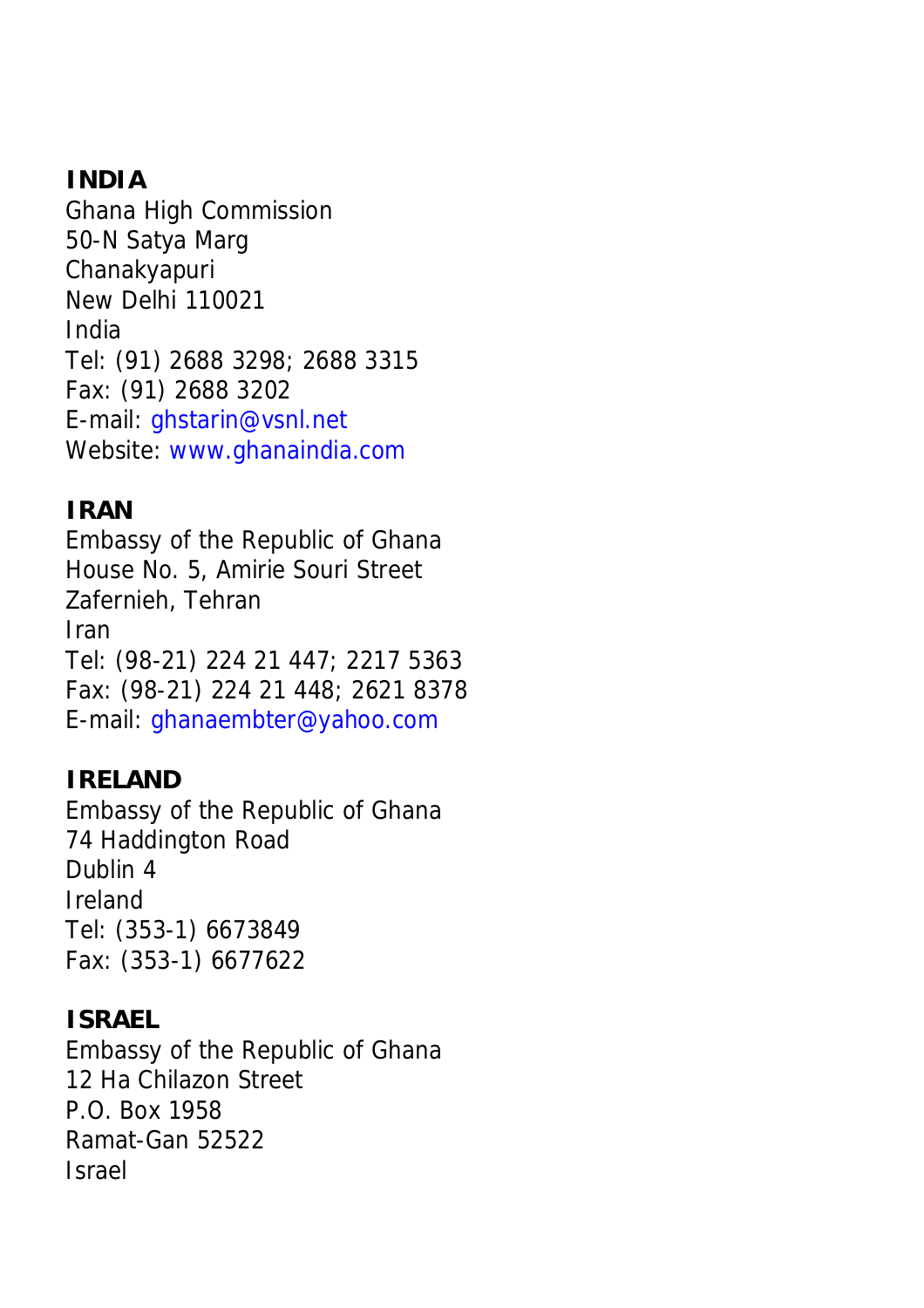Tel: (972-3) 576 6000 Fax: (972-3) 752 0827 E-mail: chancery@ghanaemb.co.il Website: www.ghanaemb.co.il

# **ITALY**

Embassy of the Republic of Ghana 4 Via Ostriana 00199 Rome **Italy** Tel: (39-6) 8621 7191; 8621 9307 Fax: (39-6) 8632 5762 E-mail: info@ghanaembassy.it Website: www.ghanaembassy.it

# **JAPAN**

**Embassy of the Republic of Ghana 1-5-21 Nishi-Azabu Minato-Ku, Tokyo 106-0031 Azabu, P.O. Box 16, Tokyo Japan Tel: (81-3) 5410 8631; 5410 8632, 5410 8633 Fax: (81-3) 5410 8635 E-mail: mission@ghanaembassy.or.jp Website: www.ghanaembassy.or.jp**

## **KENYA**

Ghana High Commission P.O. Box 42824 – 00100 Nairobi Kenya Tel: (254-20) 2421801; 8025265 Fax: (254-20) 8025477 E-mail: info@ghanahighcom.or.ke ghc@ghanahighcom.or.ke chancery@ghanahighcom.or.ke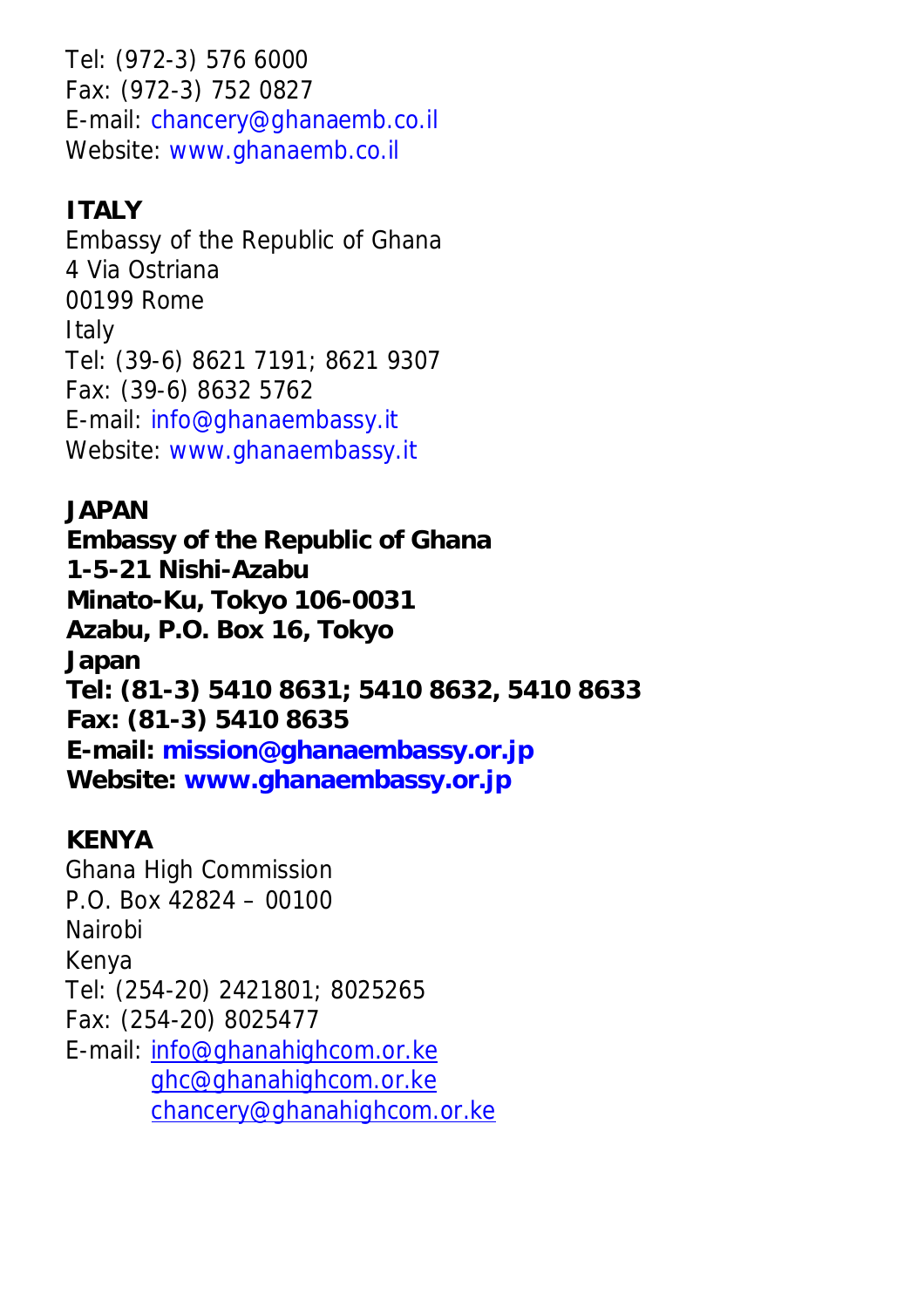# **KOREA**

Embassy of the Republic of Ghana 5-4 Hannam-Dong Yongsan-Gu Seoul 140-210 C.P.O. Box 3887, Seoul Korea Tel: (82-2) 3785 1427; 749 8982; 749 8983 Fax: (82-2) 3785 1428 E-mail: ghana3@kornet.net Website: www.ghanaembassy.or.kr

## **LIBERIA**

Embassy of the Republic of Ghana P.O. Box 6421 Monrovia Liberia Tel: (231-77) 016920; 000813 Fax: (231-77) 036153 E-mail: ghanemb11@yahoo.com

# **LIBYA**

Embassy of the Republic of Ghana P.O. Box 4169 Tripoli Libya Tel: (218-21) 477 2534 Fax: (218-21) 477 3557 E-mail: ghanemb@all-computers.com

## **MALAYSIA**

Ghana High Commission 14 Jalan ampang Hilir 55000 Kuala Lumpur Malaysia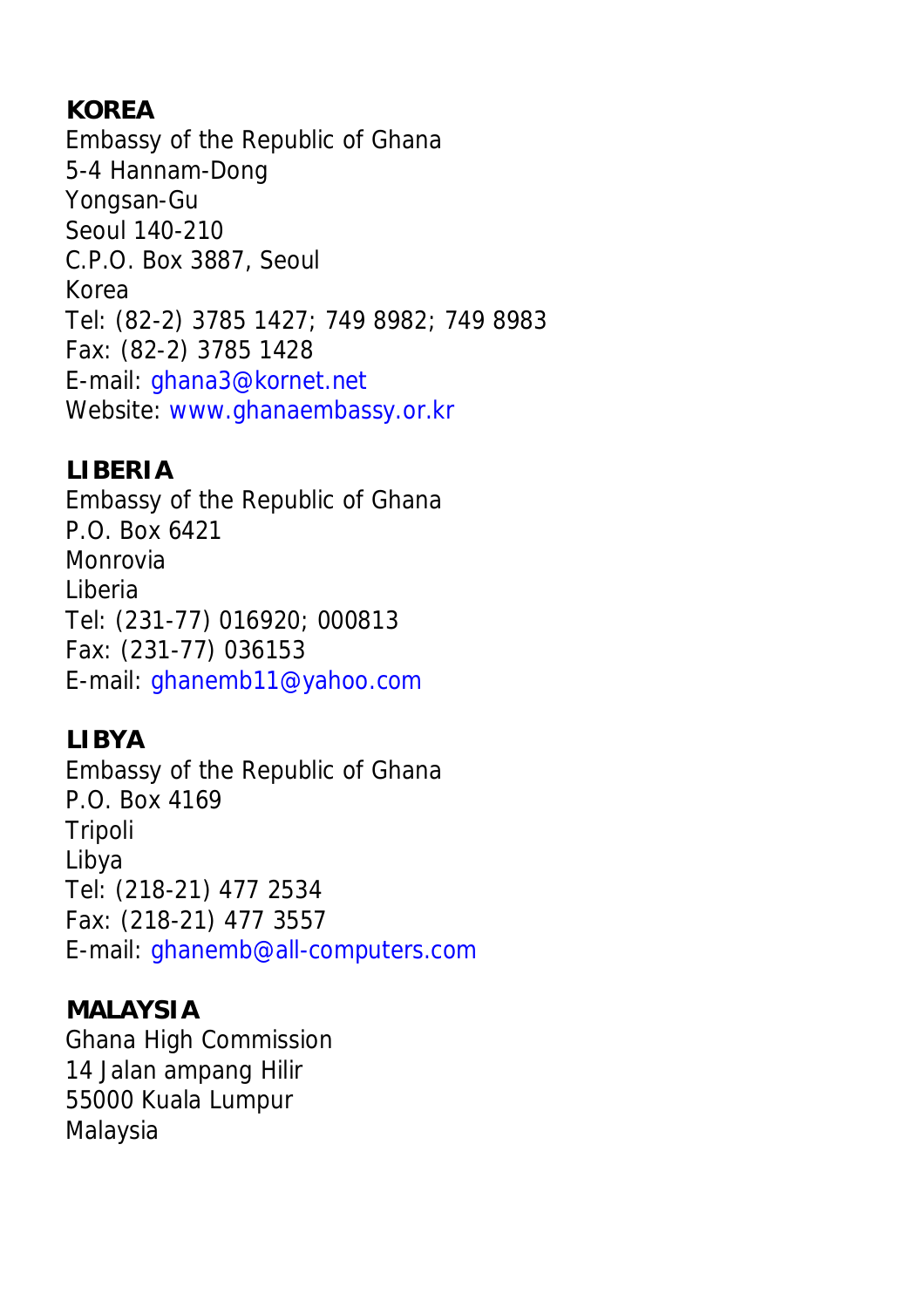Tel: (60-3) 4252 6995; 4257 9703; 4257 1264 Fax: (60-3) 4257 8698 E-mail: ghcomkl@tm.net.my

## **MALI**

Embassy of the Republic of Ghana B.P. 3161 Bamako Mali Tel: (223) 229 6083; 229 0938 Fax: (223) 229 6084 E-mail: ambghana@orangemali.net

### **MORROCO**

Embassy of the Republic of Ghana 27, Rue Ghomara La Pinede-Souissi Rabat Kingdom of Morocco Tel: (212-37) 757620; 755219; 755195 Fax: (212-37) 757630 E-mail: ghanaemb@menara.ma

### **NAMIBIA**

Ghana High Commission P.O. Box 24165 Windhoek Namibia Tel: (264-61) 221341; 221342 Fax: (264-61) 221343 E-mail: ghmissio@mweb.com.na

### **NETHERLANDS**

Embassy of the Republic of Ghana Laan Copes Van Cattenburch 70 2585 GD The Hague The Netherlands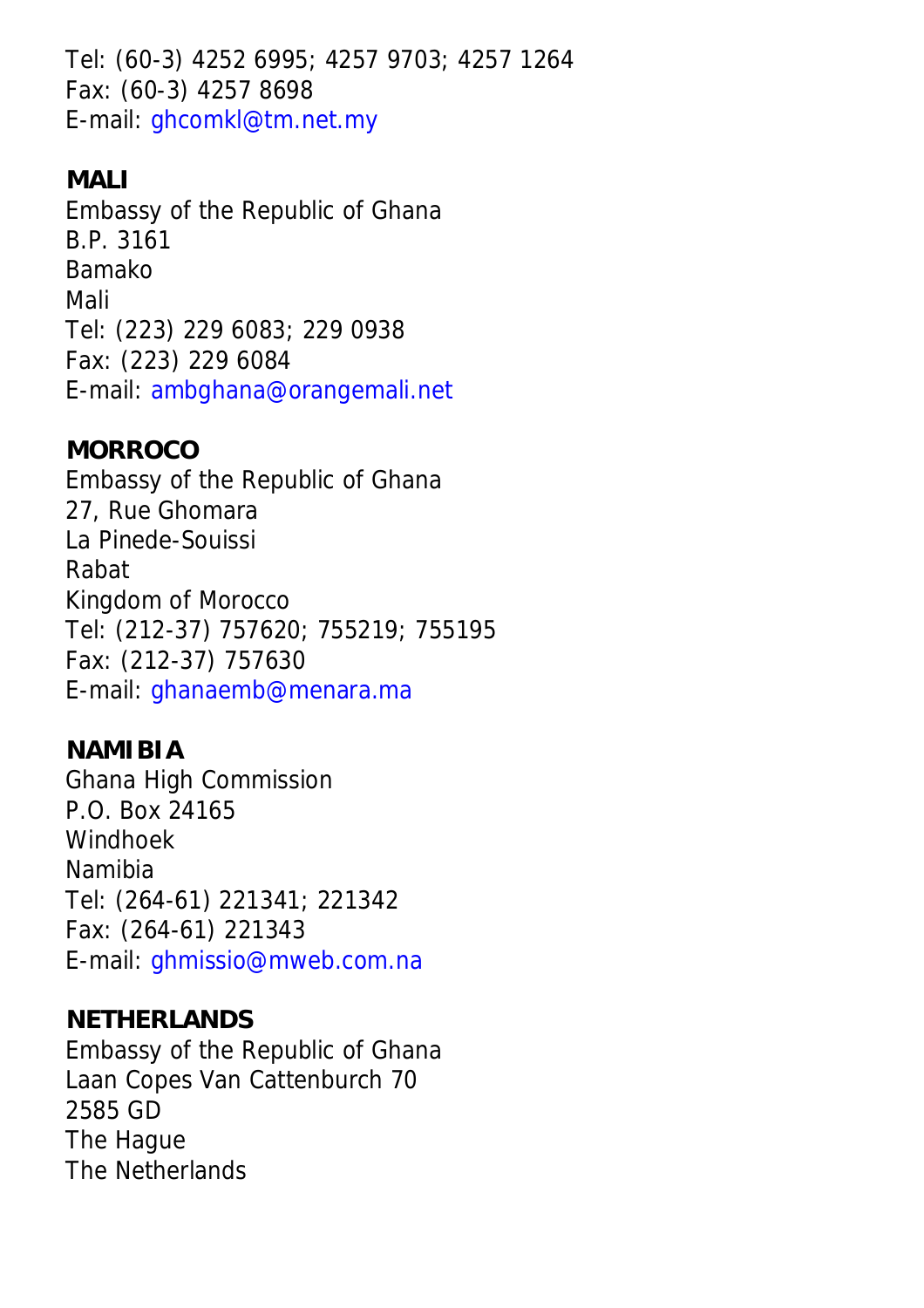Tel: (31-70) 3384384; 3384385; 3384386 Fax: (31-70) 3062800 E-mail: mission@ghanaembassy.nl Website: http://www.ghanaembassy.nl/

# **NIGERIA (Abuja)**

Ghana High Commission P.O. Box 2025 Garki Abuja Nigeria Tel: (234-9) 4615400; 4615420 Fax: (234-9) 4615407 E-mail: ghana\_h@hotmail.com ghcomabuja@yahoo.com

## **NIGERIA (Lagos)**

Ghana Consulate-General P.O. Box 889 Lagos Nigeria Tel: (234-1) 9501338/54; 9501840 Fax: (234) 1-6283471 E-mail: ghacom03@coollink.us ghacom03@yahoo.com

### **SAUDI ARABIA**

Embassy of the Republic of Ghana P.O. Box 94339 Riyadh 11693 Saudi Arabia Tel: (9661) 4545122; 4545126 Fax: (9661) 4509819 E-mail: ghanaemb@naseej.com

#### **SENEGAL**

Embassy of the Republic of Ghana B.P. 25370 Pann Dakar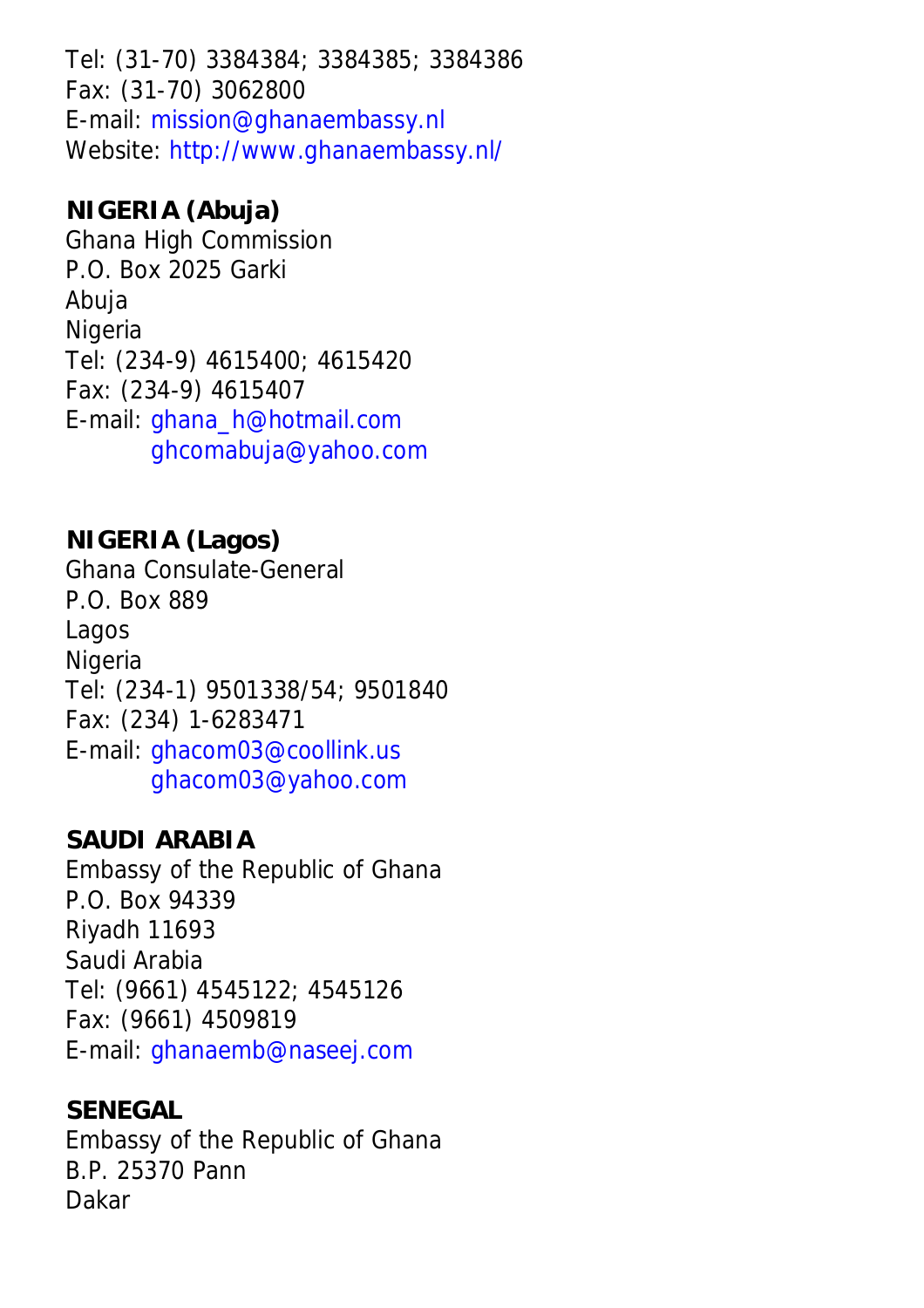Senegal Tel: (221-33) 869 1990 Fax: (221-33) 820 1950 E-mail: info@ghembsen.org Website: www.ghembsen.org **SERBIA & MACEDONIA (Ex-Yougoslavia)** Embassy of the Republic of Ghana Dorda Vajferta 50 Belgrade 11000 Tel: (381-11) 3440 845/56; 3441 167 Fax: (381-11) 3440 071 E-mail: ghana@ghanaemb.rs Website: www.ghanaemb.rs

### **SIERRA LEONE**

Ghana High Commission 16 Percival Street Freetown Sierra Leone Tel: (232-22) 223461; 223462 Fax: (232-22) 226387 E-mail: ghahicom@yahoo.com

### **SOUTH AFRICA**

Ghana High Commission P.O. Box 12537 Hatfield 0028 Pretoria South Africa Tel: (12) 342 5847; 342 5848; 342 5849 Fax: (12) 342 5863 E-mail: ghanahc@iburst.co.za

### **SPAIN**

Embassy of the Republic of Ghana Capitan Haya,  $38 - 10^{\circ}$  A 28020 Madrid Spain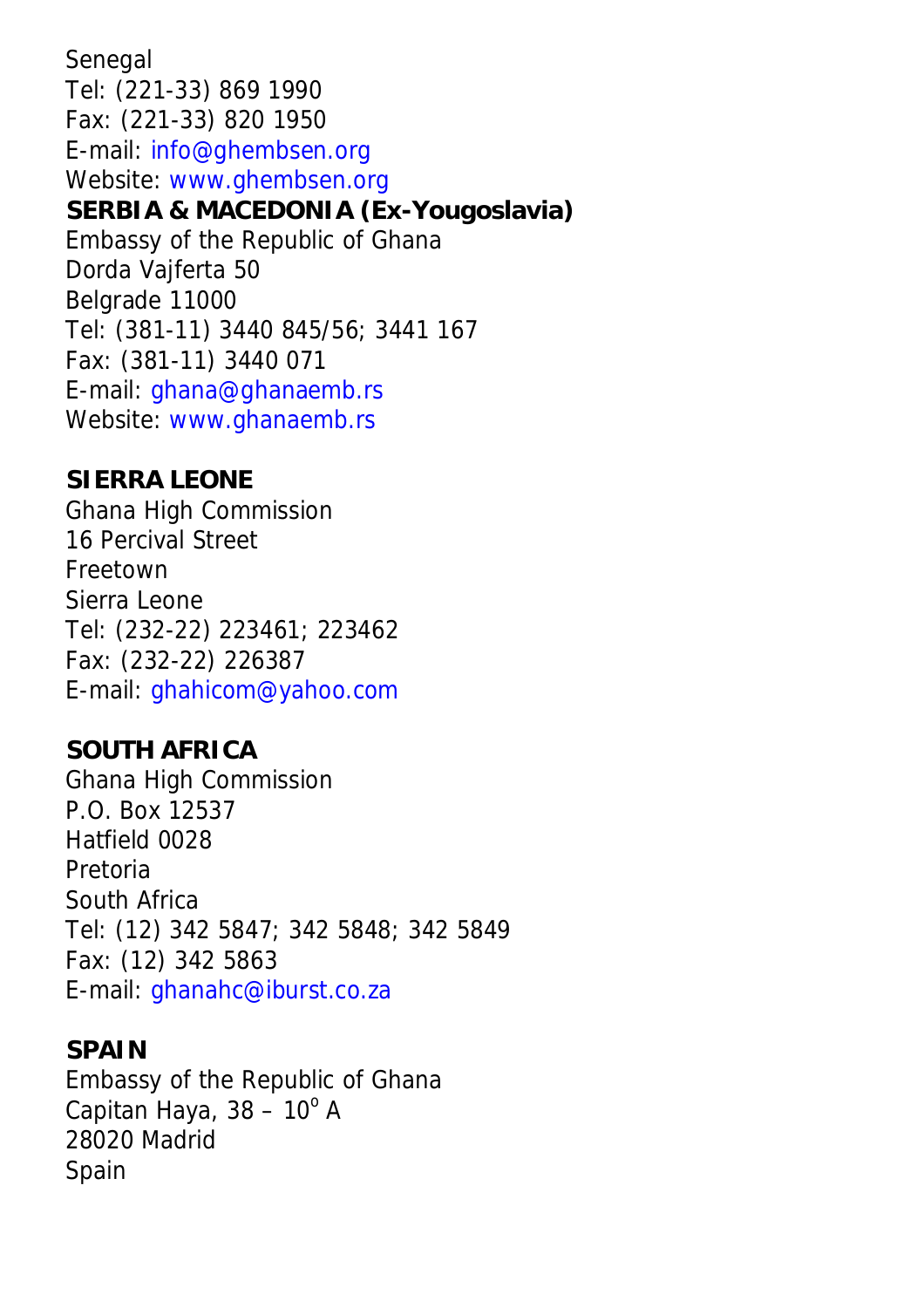Tel: (34-91) 5670440; 56670390 Fax: (34-91) 5670393 E-mail: mission@ghanaembassyspain.com

#### **SWITZERLAND** (Berne)

Embassy of the Republic of Ghana 11 Belpstrasse Postfach CH-3001 Berne Switzerland Tel: (41-31) 381 7852-4 Fax: (41-31) 381 4941 E-mail: ghanaemb@tcnet.ch Website: www.ghanaembassy.ch

### **SWITZERLAND** (Geneva)

Ghana Permanent Mission 56, Rue De Moillebeau 1209 Geneva Switzerland Tel: (41-22) 919 0450, 919 0451; 919 0452 Fax: (441-22) 734 9161 E-mail: chancery@ghanamission.ch Website: www.ghanamission.ch

### **TOGO**

Embassy of the Republic of Ghana B.P. 92, Lome Togo Tel: (228) 221 3194; 221 2602 Fax: (228) 221 7736 E-mail: ghmfa01@cafe.tg ghmfa01@laposte.tg

### **RUSSIA**

Embassy of the Republic of Ghana 14 Skaterny Pereulok Moscow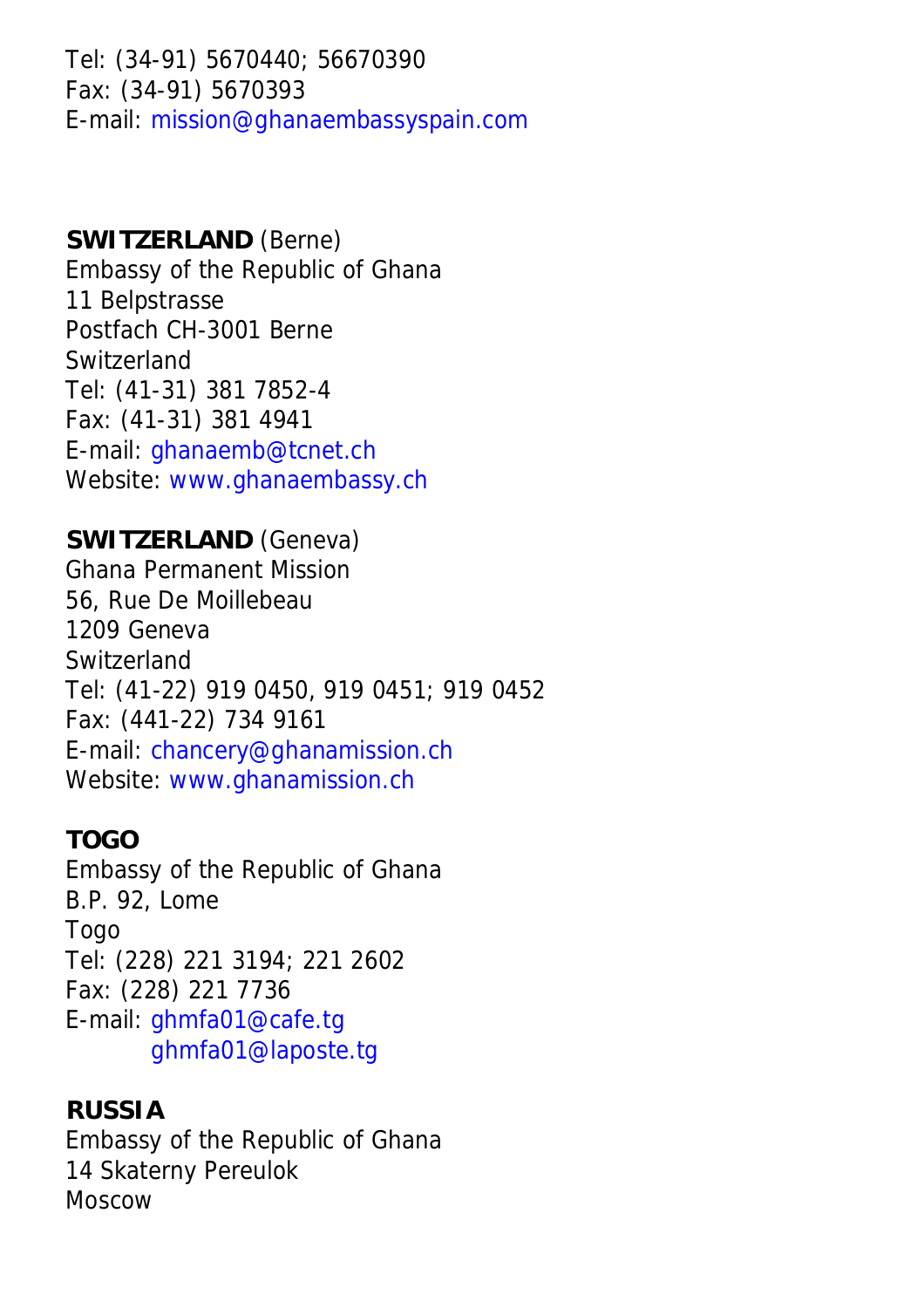Russia Tel: (7-495) 690 1969; 690 2327; 690 2335 Fax: (7-495) 690 2198; 690 2073 E-mail: gh\_emb\_mos@yahoo.com

## **UNITED KINGDOM**

Ghana High Commission 13 Belgrave Square London SWIX 8PN U.K. Tel: (44-20) 7201 5900; 7235 4142 Fax: (44-20) 7245 9552 E-mail: information@ghanahighcommissionuk.com Website: www.ghanahighcommissionuk.com

# **UNITED STATES OF AMERICA (Washington DC)**

Embassy of the Republic of Ghana 3512 International Drive NW, Washington, DC 20008 Telephone: Tel: (1) 202 686 4520 Fax: (1) 202 686 4527 E-mail: admin@ghanaembassy.org Website: www.ghanaembassy.org

# **UNITED STATES OF AMERICA (New York)**

Ghana Permanent Mission To The United Nations 19 East 47<sup>th</sup> street New York, N.Y. 10017 U.S.A. Tel: (1) 212 832 1300 Fax: (1) 212 751 6743 E-mail: ghanaperm@aol.com ghanaun2@aol.com Website: www.ghanaembassy.org

# **ZAMBIA**

Ghana High Commission P.O. Box RW 50515